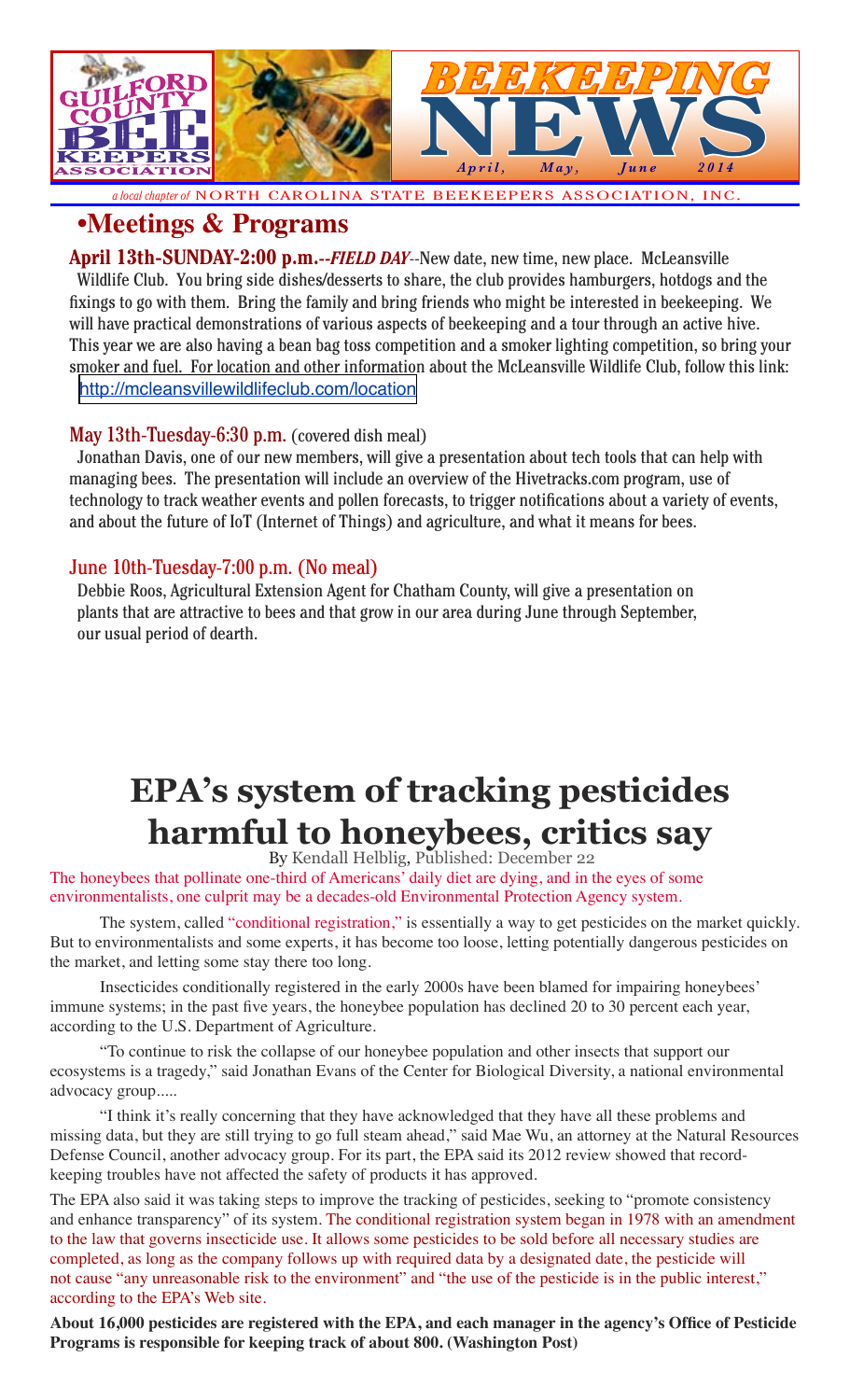

## **Disinfecting Honey Comb 
with Ozone**

**By Jan Suszkiw ARS News Service Read the** [magazine story](http://americanbeejournal.us1.list-manage.com/track/click?u=5fd2b1aa990e63193af2a573d&id=ee59505f1d&e=15fb405077) **to find out more. ARS research has found ozone gas can disinfect honeycomb of chalkbrood and foulbrood—diseases that may persist for years on beekeeping equipment—as well as degrade pesticide levels. Photo by Stephen Ausmus.**

**Sometimes even honey bees need help with "housekeeping," especially when it comes to cleaning their honeycombs once the honey's been removed. [U.S. Department of Agriculture](http://americanbeejournal.us1.list-manage1.com/track/click?u=5fd2b1aa990e63193af2a573d&id=4d9617e0e7&e=15fb405077) (USDA) research has shown that fumigating honeycombs with ozone gas can eliminate pests and pathogens that threaten honey bee health and productivity. Now, ozone fumigation may also help reduce** 

#### **pesticide levels in honeycombs.**

The findings come from a two-part study led by entomologist [Rosalind James](http://americanbeejournal.us1.list-manage.com/track/click?u=5fd2b1aa990e63193af2a573d&id=5744bc7b4a&e=15fb405077) with the [Pollinating Insects-Biology, Management, and Systematics Research Unit](http://americanbeejournal.us1.list-manage1.com/track/click?u=5fd2b1aa990e63193af2a573d&id=08788fa182&e=15fb405077) operated in Logan, Utah, by USDA's [Agricultural Research Service](http://americanbeejournal.us1.list-manage1.com/track/click?u=5fd2b1aa990e63193af2a573d&id=f20649995a&e=15fb405077) (ARS). Results from the first part of her team's study, published in 2011 in the [Journal of Economic](http://americanbeejournal.us1.list-manage.com/track/click?u=5fd2b1aa990e63193af2a573d&id=9903ad9192&e=15fb405077) 

[Entomology,](http://americanbeejournal.us1.list-manage.com/track/click?u=5fd2b1aa990e63193af2a573d&id=9903ad9192&e=15fb405077) demonstrated that fumigating honeycombs with ozone gas at concentrations of 215 to 430 parts per million (ppm) killed all life stages of the greater wax moth, depending on length of exposure.

Ozone, a highly reactive state of oxygen, also destroyed spores of the chalkbrood fungus after 24 to 36 hours of exposure using 1,500 ppm. Another honeybee pathogen, the American foulbrood bacterium,

required substantially longer exposure times and an ozone concentration twice as high.

Both pathogens can persist for years on beekeeping equipment and in hives as dormant spores. They germinate when conditions are optimal, and attack the colony's larvae. Methyl oxide and gamma irradiation are among treatments that have proven effective for disinfecting honeycombs, but these treatments can be costly and impractical, according to James. An ozone fumigation chamber is something beekeepers can set up on their own.

In January 2013, James' team [published results](http://americanbeejournal.us1.list-manage1.com/track/click?u=5fd2b1aa990e63193af2a573d&id=bfe2481f06&e=15fb405077) from the second part of the study in the journal **Agricultural Science**. That paper details ozone's breakdown of coumaphos, fluvalinate, and several other pesticides that can accumulate in hives. Higher ozone concentrations and longer exposure times were required to reduce pesticide concentrations in wax and honeycomb samples. The treatments also degraded the pesticides better in new honeycombs (less than three years old) than in older ones (more than 10 years old).

[Read more](http://americanbeejournal.us1.list-manage2.com/track/click?u=5fd2b1aa990e63193af2a573d&id=06a6062927&e=15fb405077) about these findings in the March 2014 issue of Agricultural Research magazine. ARS is USDA's chief intramural scientific research agency.

To subscribe to the American Bee Journal [http://www.americanbeejournal.com/site/epage/79331\\_828.htm](http://americanbeejournal.us1.list-manage2.com/track/click?u=5fd2b1aa990e63193af2a573d&id=37949208f7&e=15fb405077)

### [http://video.foxnews.com/v/3266316566001/bees-v-beetles-beekeeper](http://video.foxnews.com/v/3266316566001/bees-v-beetles-beekeeper-fights-beetles-with-new-invention/?intcmp=obnetwork#sp)[fights-beetles-with-new-invention/?intcmp=obnetwork#sp](http://video.foxnews.com/v/3266316566001/bees-v-beetles-beekeeper-fights-beetles-with-new-invention/?intcmp=obnetwork#sp)=show-clips

A beekeeper in Mississippi has developed a hive beetle trap that **Check this out:** A beekeeper in Mississippi has developed a hiv seems all too easy and really works///. *editor*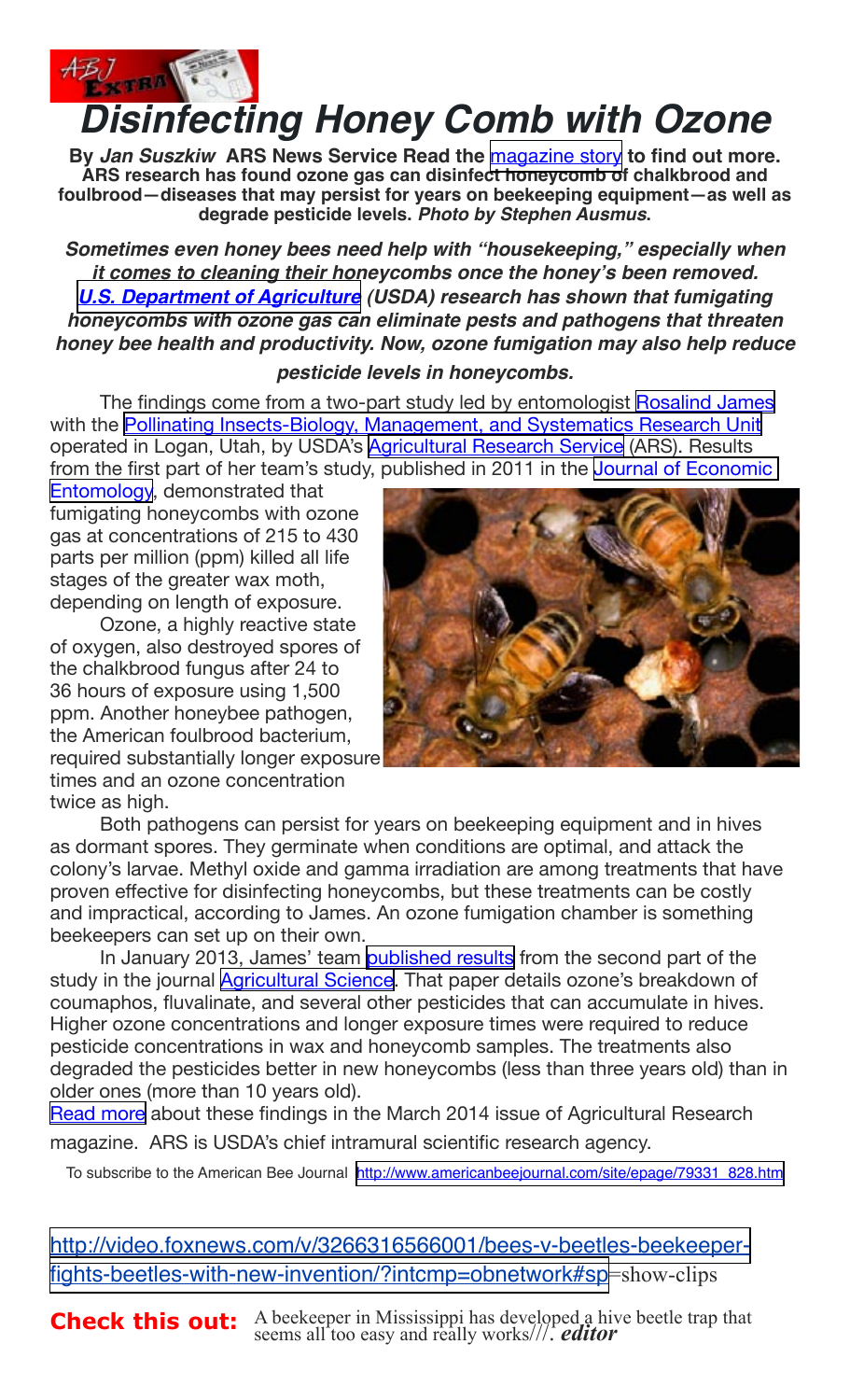## Single Gene Separates
 Queen from Workers

EAST LANSING, Mich. -- Scientists have identified how a single gene in honey bees separates the queens from the workers.

A team of scientists from Michigan State University and Wayne State University unraveled the gene's inner workings and published the results in the current issue of Biology Letters. The gene, which is responsible for leg and wing development, plays a crucial role in the evolution of bees' ability to carry pollen.

"This gene is critical in making the hind legs of workers distinct so they have the physical features necessary to carry pollen," said Zachary Huang, MSU entomologist. "Other studies have shed some light on this gene's role in this realm, but our team examined in great detail how the modifications take place."

The gene in question is Ultrabithorax, or Ubx. Specifically, the gene allows workers to develop a smooth spot on their hind legs that hosts their pollen baskets. On another part of their legs, the gene promotes the formation of 11 neatly spaced bristles, a section known as the "pollen comb."

The gene also promotes the development of a pollen press, a protrusion also found on hind legs, that helps pack and transport pollen back to the hive.

While workers have these distinct features, queens do not. The research team was able to confirm this by isolating and silencing Ubx, the target gene. This made the pollen baskets, specialized leg features used to collect and transport pollen, completely disappear. It also inhibited the growth of pollen combs and reduced the size of pollen presses.

In bumble bees, which are in the same family as honey bees, queens have pollen baskets similar to workers. In this species, Ubx played a similar role in modifying hind legs because the gene is more highly expressed in hind legs compared to front and mid legs.



Besides honey bees, which aren't native to North America, there are more than 300 species of other bees in Michigan alone. These include solitary leaf cutter bees, communal sweat bees and social bumble bees.

"The pollen baskets are much less elaborate or completely absent in bees that are less socially complex," Huang said. "We conclude that the evolution of pollen baskets is a major innovation among social

insects and is tied directly to more-complex social behaviors."

Future research by Huang may pursue investigating how bees could be improved to become better pollinators. While this won't provide a solution to bee colony collapse disorder, it could provide an option for improving the shrinking population of bees' pollen-collecting capacity.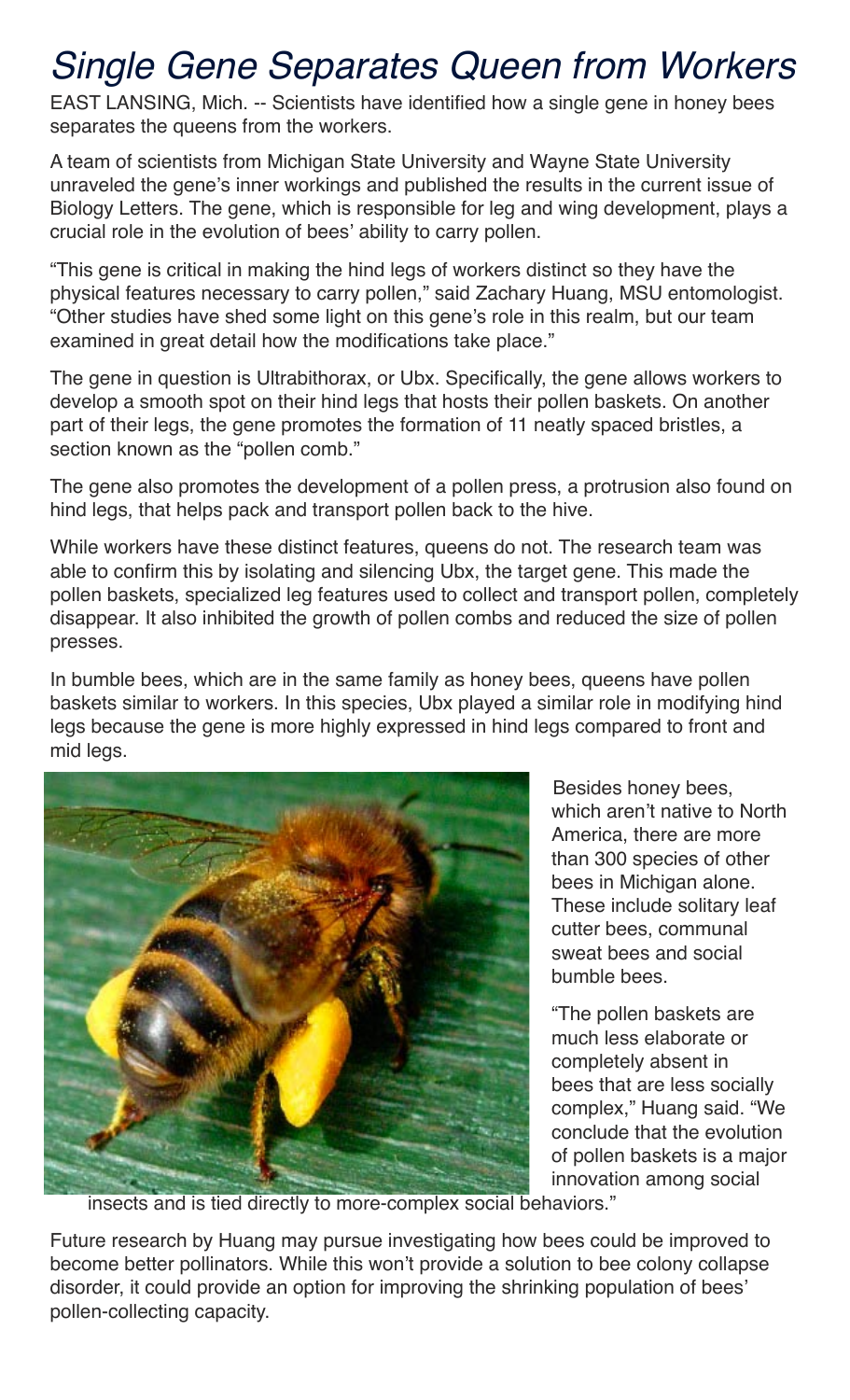## Deadly Honeybee Diseases Likely Spreading to Bumblebees

bumblebee alights on the bloom of a thistle in Berlin, Vt. Increasingly sick domesticated honeybee populations are infecting the world's wild bumblebees, a new study in the journal Nature finds.

 $\mathcal{N}$ ild bumblebees worldwide are in trouble, likely contracting deadly diseases from their commercialized honeybee cousins, a new study shows.

That's a problem even though bumblebees aren't trucked from farm to farm like honeybees.<br>They provide a significant chunk of the world's pollination of flowers and food, especially<br>resort by the significant condition in th greenhouse tomatoes, insect experts said. And the ailments are hurting bumblebees even more, according to a study published Wednesday in the journal Nature."Wild populations of bumblebees appear to be in significant decline across Europe, North America, South America and also in Asia," said study author Mark Brown of the University of London.

e said his study confirmed that a major source of the decline was "the spillover of parasites and pathogens and disease" from managed honeybee hives. Smaller studies have shown disease going back and forth between the two kinds of bees. Brown said his is the first to look at the problem in a larger country-wide scale and include three diseases and parasites.

The study tracked nearly<br>
750 bees in 26 sites<br>
throughout Creat Britain throughout Great Britain. And it also did lab work on captive bees to show

**may be found in [Drugs@FDA:](http://www.accessdata.fda.gov/scripts/cder/drugsatfda/index.cfm)** 



disease spread. What the study shows is that "the spillover for bees is turning into (a) boilover," University of Illinois entomology professor May Berenbaum, who wasn't part of the study, said in an email.

S tudy co-author Matthias Furst of the University of London said the team's research does<br>not definitely prove the diseases go from honeybees to bumblebees. But the evidence points<br>hospily in that direction hooves virus la heavily in that direction because virus levels and infection rates are higher in the honeybees, he said.— The Associated PressFirst published February 19th 2014, 4:54 pm

**THIS WEEK**, the European Commission began a two-year moratorium on the nerve-agent pesticides known as neonicotinoids, which are suspected in a global decline in bee colonies — a phenomenon that, in turn, dealt a serious blow to fruits and vegetables that depend on bee pollination. The commission banned clothianidin, imidacloprid, and thiametoxam, which are meant to kill unwanted insects but also get absorbed by bees through pollen, nectar, dust, and sap.

**According to the National Food & Drug Administration Manuka Honey is NOT an approved product: An interested bee keeper made that specific inquiry: "The following is the usual typical and "matter of fact" reply I received from the FDA: "Thank you for writing to the Division of Drug Information, Small Business Assistance, in the FDA's Center for Drug Evaluation and Research (CDER). It should be noted that Manuka Honey is not a currently FDA approved drug product. A listing of FDA approved drug products**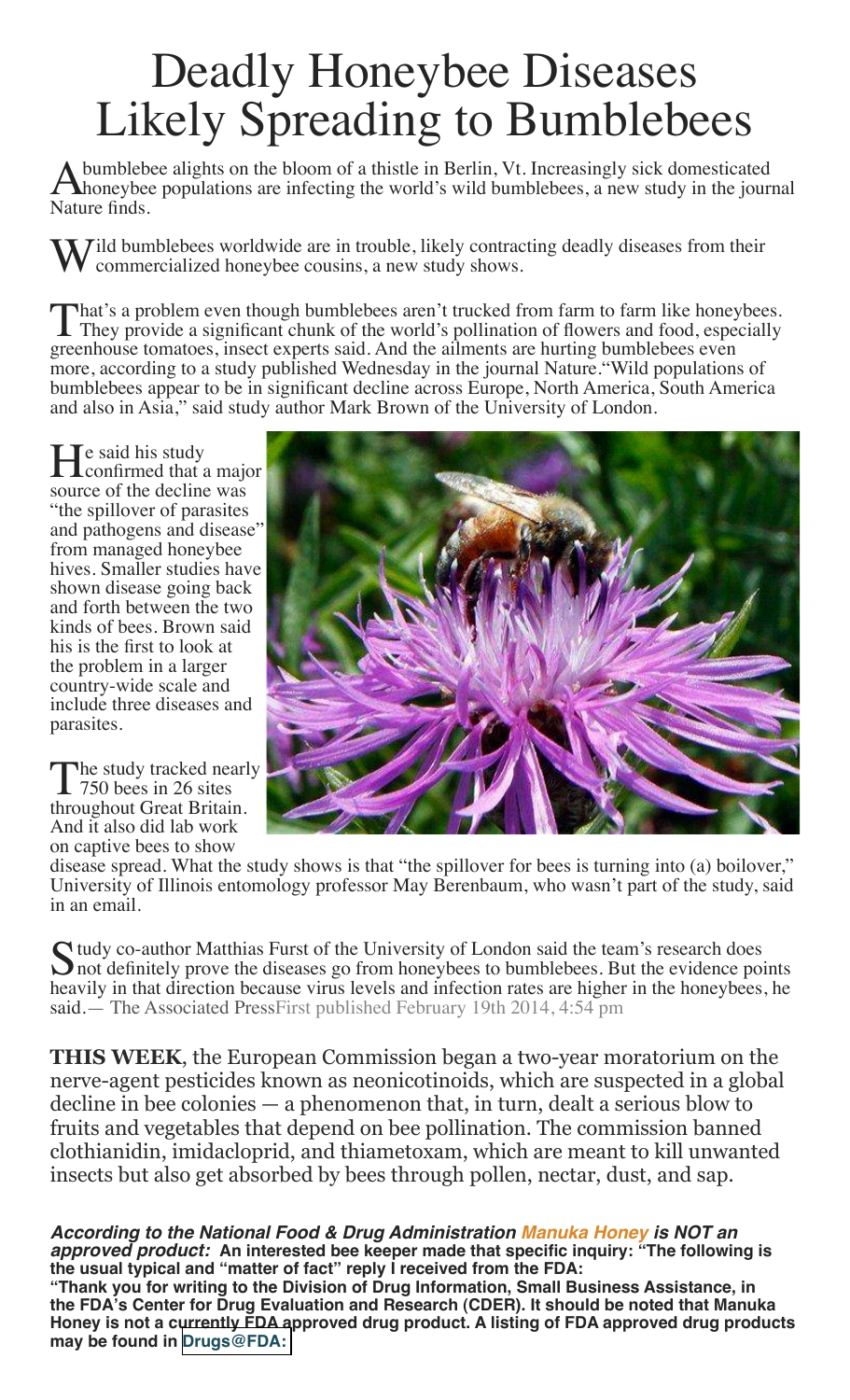# Genetic Weapon Against Insects Raises Hope and Fear in Farming

 Energy & Environment//By Andrew Pollack:Jan 27' 2014 Scientists and biotechnology companies are developing what could become the next powerful weapon in the war on pests — one that harnesses a Nobel Prize-winning discovery to kill insects and pathogens by disabling their genes.

By zeroing in on a genetic sequence unique to one species, the technique has the potential to kill a pest without harming beneficial insects. That would be a big advance over chemical pesticides.

"If you use a neuro-poison, it kills everything," said Subba Reddy Palli, an entomologist at the University of Kentucky who is researching the technology, which is called RNA interference. "But this one is very target-specific."

But some specialists fear that releasing gene-silencing agents into fields could harm beneficial insects, especially among organisms that have a common genetic makeup, and possibly even human health. The controversy echoes the larger debate over genetic modification of crops that has been raging for years. The Environmental Protection Agency, which regulates pesticides, will hold a [meeting](http://www.regulations.gov/#%21documentDetail;D=EPA-HQ-OPP-2013-0485-0013) of scientific advisers on Tuesday to discuss the potential risks of RNA interference.

"To attempt to use this technology at this current stage of understanding would be more naïve than our use of DDT in the 1950s," the National Honey Bee Advisory Board said in comments submitted to the E.P.A. before the meeting, at the agency's conference center in Arlington, Va.

RNA interference is of interest to beekeepers because one possible use, under development by Monsanto, is to kill a mite that is believed to be at least partly responsible for the mass die-offs of honeybees in recent years.

Monsanto has applied for regulatory approval of corn that is genetically engineered to use RNAi, as the approach is called for short, to kill the western corn rootworm, one of the costliest of agricultural pests. In another project it is trying to develop a spray that would restore the ability of its Roundup herbicide to kill weeds that have grown impervious to it.

## **Decline of bee colonies: The sting of pesticides**

DECEMBER 07, 2013 Boston Globe

Those pesticides are also widely used in the United States, where bee pollination is annually responsible for \$15 billion of the nation's fruits, vegetables, and nuts. The number of domestic bee colonies has crashed .... California almond growers alone need at least 1.5 million colonies for pollination, Washington state apple growers need 250,000, and even Maine's wild blueberry crop this year reportedly required up to 70,000 colonies, or about 3 billion bees, to convert blooms to berries. In a federal report this year, researchers said at the current rate of loss, there is no cushion left for bees to meet the pollination demands of US agricultural crops... no cushion left for bees "to meet the pollination demands of US agricultural crops."

Other factors, such as mites, fungus, and viruses, may be at play in the collapse, but researchers have repeatedly identified neonicotinoids as a key culprit. Last month, the Oregon agriculture department restricted two neonicotinoid pesticides after 50,000 bees were found dead or dying this summer in a Target parking lot. The bees were pollinating a tree sprayed with pesticides. ... The Environmental Protection Agency says its scientific conclusions thus far "are similar to those expressed" by the Europeans and this year ordered new labeling on neonicotinoid products, saying the product can kill bees if applied in their presence....critics say the pesticide, whether sprayed or applied as a seed treatment, is absorbed into plants and remains toxic to bees all season long. There may be no single solution to the loss of bees, but these pesticides are sufficiently implicated that the EPA should match the European moratorium. The bees have already been stung enough.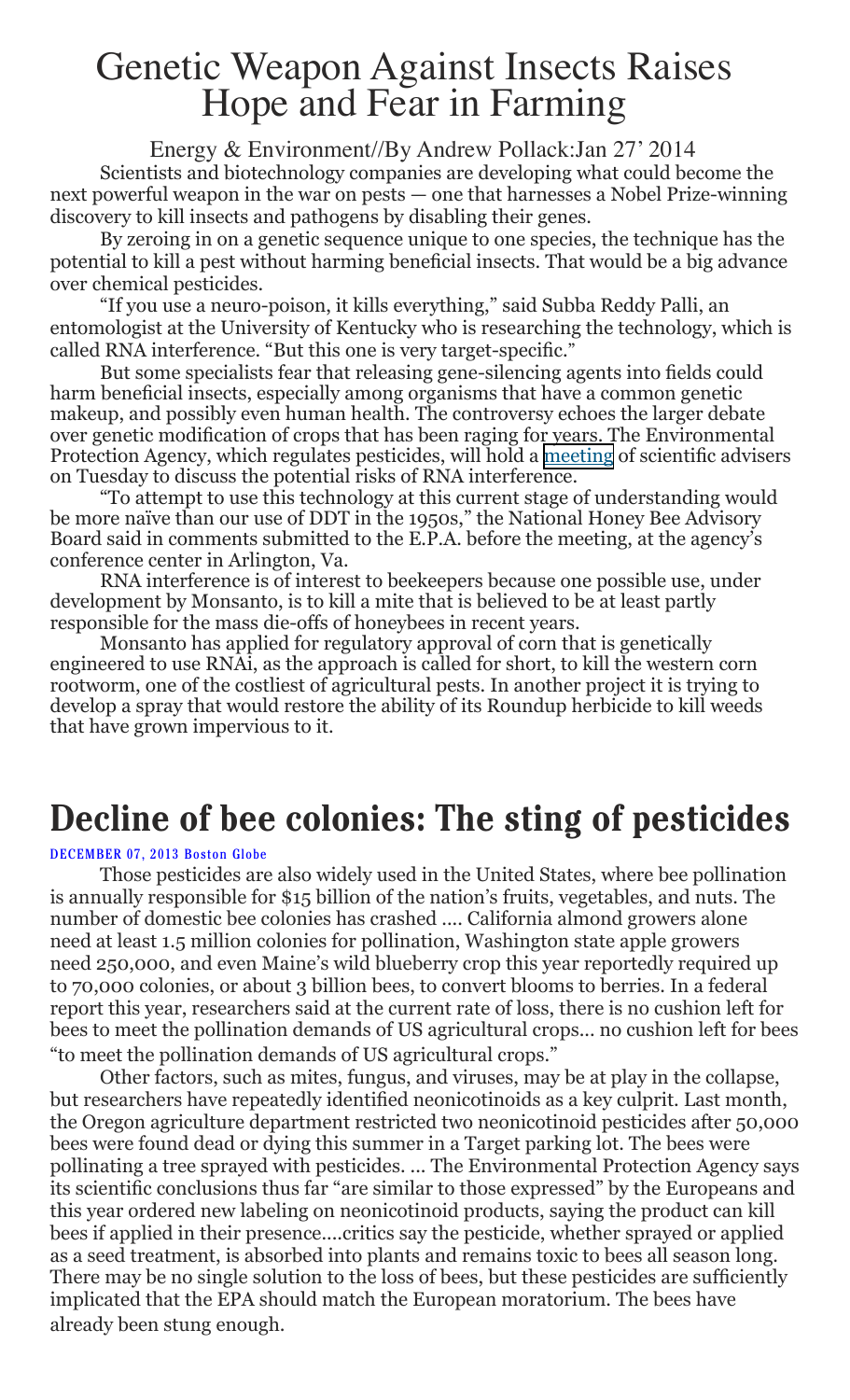## **U.S. funds research to reduce use of pesticides harmful to bees**

#### Wed Jan 8, 2014 2:25pm EST

Jan 8 (Reuters) - The United States said it will fund more than \$450,000 in

research projects to reduce the use of pesticides that may harm honey bees, crucial in the pollination of many key U.S. crops.

A total of \$459,264 will be divided among Louisiana State University, Penn State University and the University of Vermont to develop practices that reduce the use of potentially harmful pesticides, the Environmental Protection Agency said in a statement Wednesday.



Over the past few years, bee populations have been dying at a rate the U.S. government says is unsustainable. Honey bees pollinate plants that produce about a quarter of the food consumed by Americans, including apples, almonds, watermelons and beans, according to government reports.

Scientists, consumer groups and bee keepers say the devastating rate of bee deaths is due to the growing use of pesticides, sold by agrichemical companies to boost yields of staple crops such as corn.

However, Monsanto, [finance](http://www.reuters.com/%3Ca%20href=)/stocks/overview?symbol=SYT&lc=int\_mb\_1001" class="mandelbrot\_refrag">Syngenta, Bayer and other agrichemical companies say the bees are being killed by other factors, such as mites.

The Louisiana State University project is focused on minimizing the impact to bees from insecticides used for mosquito control.

The University of Vermont project focuses on reducing pesticide use and improving pest control while increasing crop yields on 75 acres of hops in the Northeast. The project's goal is to reduce herbicide and fungicide applications by 50 percent while decreasing downy mildew, a plant disease.



PROTECTING HONEY BEES FROM PESTICIDES



And the Pennsylvania State University project is exploring the benefits of growing crops without relying on neonicotinoid pesticide seed treatments. The so-called 'neonics' are a chief suspect in honey bee deaths.

"Protection of bee populations is among EPA's top priorities," the agency said.

The EPA said bee populations were also being hurt by parasites, disease and poor nutrition.

The agency has been working with bee keepers, growers, pesticide manufacturers, the U.S. Department of Agriculture and states to try to combat pesticide exposure to bees.

**This booklet from Perdue University has some good information & worth a look, about protecting your bees from pesticides. Look it up on line. Editor**